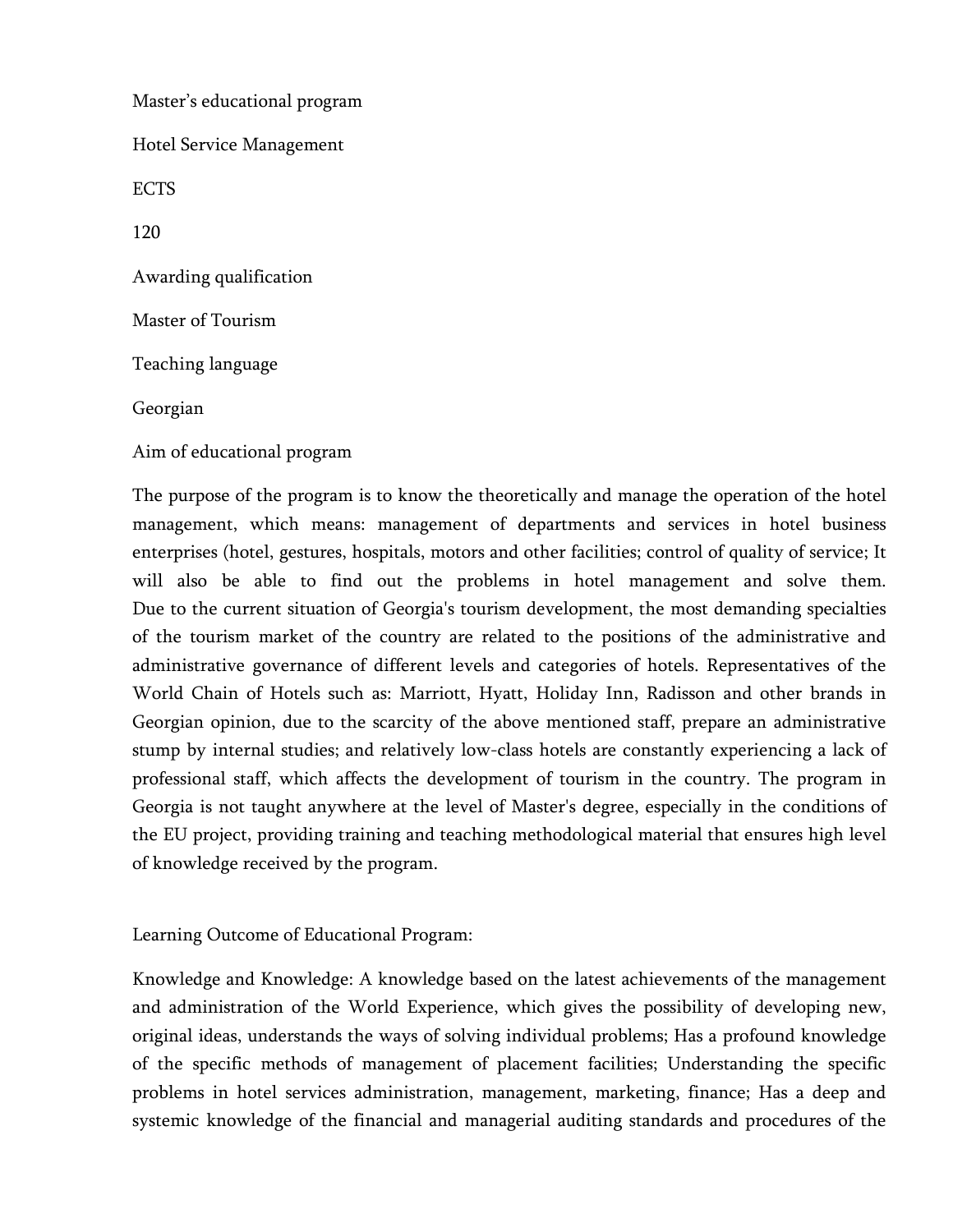hotel, Business Administration Business Communications and IT Technologies to understand the solutions of solutions for tourism and hotel management; Theoretical postulates in hotel business are newly understood and realized.

Ability to use knowledge in practice: act in new, unforeseen and multidisciplinary environment; Search for new and original ways of complex solutions, including independent research using the latest methods and approaches; Solving management complex problems; Ability to select, introduce and effectively innovative technologies; Independently implement small business, business communication with modern methods and approaches based on modern, innovative methods of hotel activities, small business planning, successful management and control; Effective use of info-telecommunication resources; The ability to pinpoint and solve innovative tasks of hotel administration using hotel management systems.

Conclusion: Establishing grounded conclusions based on critical analysis of complex and incomplete information (including recent research); Innovative synthesis of information based on the latest data; Based on the critical analysis of complex and incomplete information in the management of the hotel management, establishing general provisions and conclusions based on the study and generalization of separate processes in the management of tourism and hotel small business and business communication processes; Construction of decision making models with the help of electronic tables.

Communication skills: Communicate their conclusions and reasoning with academic and professional societies in accordance with academic standards and information-communication technologies in Georgian and foreign languages; Writing, writing and writing grammatical rules; Ability to skip overly complicated language and create logically constructed written constructions; Prepare a detailed written report of ideas, problems and solutions; Written communication skills in management, tourism and hotel business, service administration, business communication process management; Preparing a detailed presentation of ideas, project proposals, project progress or final report, and presentation of projects presentation.

Learning ability: Study independently, learning the peculiarities of the learning process and high level of strategic planning; Management, tourism and hotel business, business communication process management etc. To assess their own directions and contribute to the establishment of new values in order to enrich professional knowledge and experience in the field; In accordance with the norms of professional values, ethics and morals.